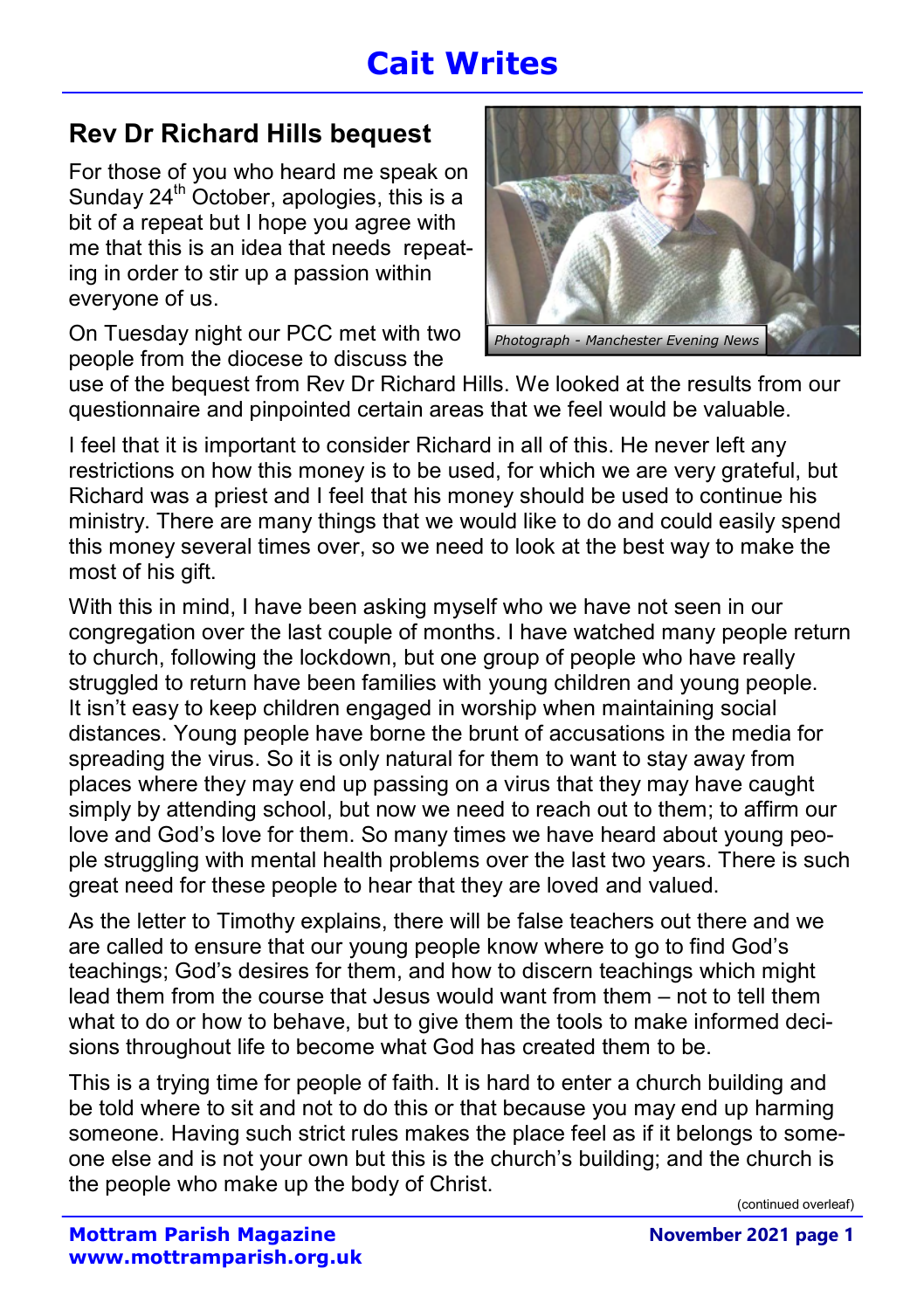## Cait Writes (continued)

And if you haven't heard me say this before - the children in this church community are NOT the future of this church, they ARE the church. They are Christ's hands, feet, eyes and ears.

Supporting children also means supporting parents. A new parent who hasn't slept for 6 weeks might not find it easy to ask for help. How do we tell him or her that Jesus is there for them when it is so much easier for them to engage with other outlets? I suggested to the PCC that we appoint a Families' and Children's Missioner. Here are a few things that such a person might be asked to do:

1. Work closely in partnership with the Vicar and with other paid and voluntary workers as part of a whole town team leading in mission.

2. Be a 'Change Maker', working to transform the culture of the church, enabling a new focus on mission, increased lay involvement and a willingness to step forward in courageous new ways

3. Encourage and lead the development of fresh expressions of church relevant to the local setting,

4. Engage widely and confidently with the community, enabling others to join in mission and service

5. Participate in worship

6. Helping both enquirers and new believers on the 'Journey to Faith'

7. Initiate and expand links and networks with parts of the parish which are currently not in regular contact with the church. This may include schools, charities, agencies and local services

8. Seek partnerships with other churches and voluntary groups to work for the good of the surrounding community

9. Work creatively to establish sustainable mission activity

But what does all this mean in reality? In my previous role, we had a CFM and here are a few of the things she implemented or worked alongside:

- Who Let the Dads Out dads and tots group.
- Young mother's prayer group.
- Developed and supervised creative prayer stations within schools.
- Ran and developed a toddler group.
- Enabled and trained volunteers from within and without the congregation to set up and run other groups.
- Aided at a fresh expression of church and place of welcome.
- Created Harry Potter and The Lion, the Witch and the Wardrobe events for children from the surrounding community.
- Supported Sunday clubs for different age groups of children.
- Worked with the clergy to deliver school assemblies and special services.
- Supported baptism ministry, confirmation groups and young people's discipleship courses.

… and many, many more activities.

(continued on next page)